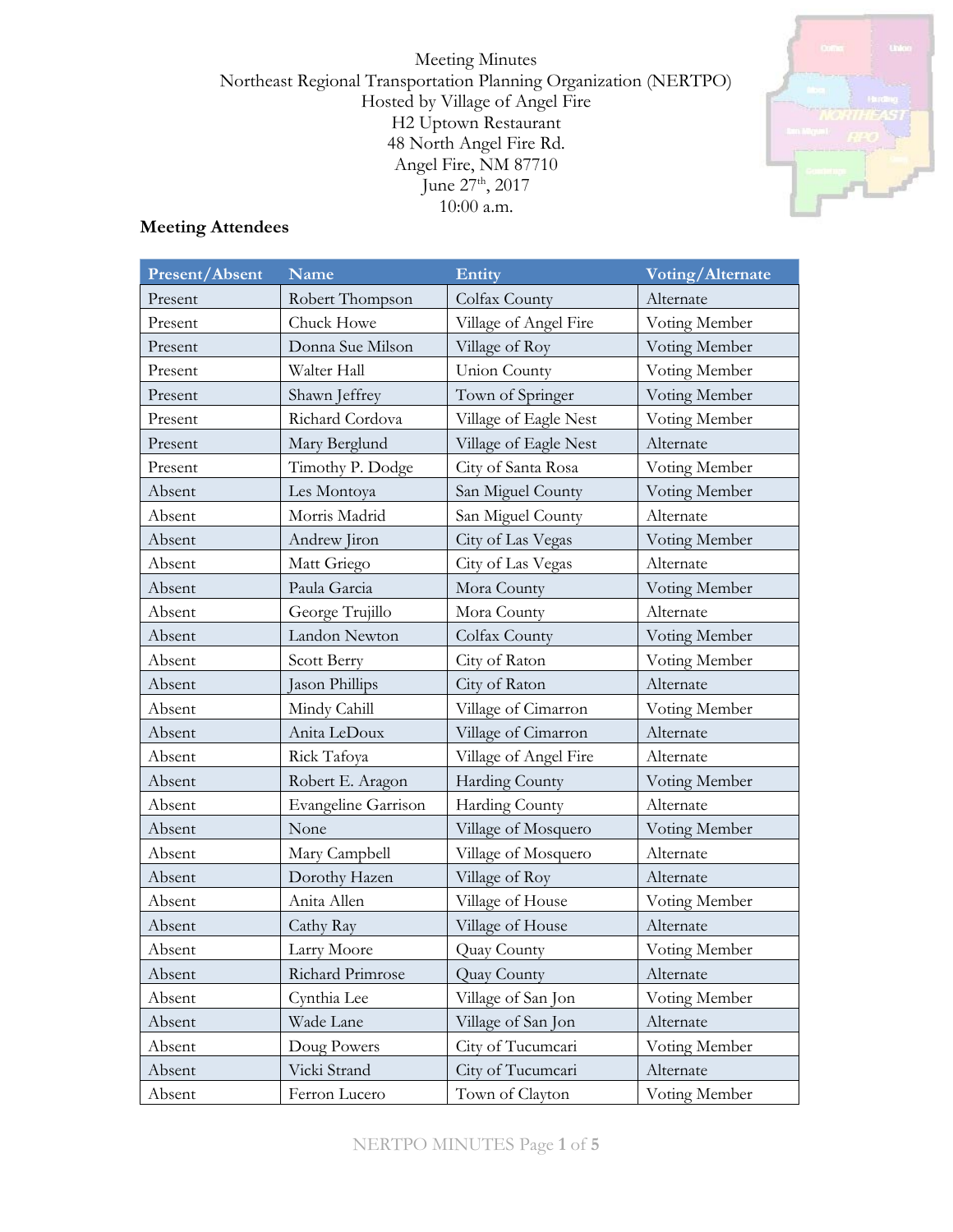|        |                       |                        |               | Linker          |
|--------|-----------------------|------------------------|---------------|-----------------|
| Absent | Tony Naranjo          | Town of Clayton        | Alternate     |                 |
| Absent | Angie Gonzales        | Union County           | Alternate     | <b>Terrange</b> |
| Absent | Lee Dixon             | Village of Des Moines  | Voting Member | THEAS.          |
| Absent | Scott Warner          | Village of Des Moines  | Alternate     |                 |
| Absent | None                  | Village of Pecos       | Voting Member |                 |
| Absent | None                  | Village of Pecos       | Alternate     | $F1 - f$        |
| Absent | Diane Brown           | Village of Folsom      | Voting Member |                 |
| Absent | Mike Schoonover       | Village of Folsom      | Alternate     |                 |
| Absent | Mignon Saddoris       | Village of Grenville   | Voting Member |                 |
| Absent | Lynn Wiseman          | Village of Grenville   | Alternate     |                 |
| Absent | Larry Wallin          | Village of Logan       | Voting Member |                 |
| Absent | <b>Russell Feerer</b> | Village of Logan       | Alternate     |                 |
| Absent | Charles Garcia        | City of Santa Rosa     | Alternate     |                 |
| Absent | George Dodge Jr.      | Guadalupe County       | Voting Member |                 |
| Absent | Monica Abeyta         | Guadalupe County       | Alternate     |                 |
| Absent | Sam Blea              | Town of Springer       | Alternate     |                 |
| Absent | Don Flynn             | Village of Maxwell     | Voting Member |                 |
| Absent | Joanna Taylor         | Village of Maxwell     | Alternate     |                 |
| Absent | Laudente Quintana     | Village of Wagon Mound | Voting Member |                 |
| Absent | Nora Sanchez          | Village of Wagon Mound | Alternate     |                 |

#### **New Mexico Department of Transportation (NMDOT) and Planners**

David Trujillo – NMDOT District IV (D4) District Engineer Heather Sandoval – NMDOT D4 Assistant District Engineer John Herrera – NMDOT D4 Local Government Road Funds (LGRF) Coordinator Yvonne Aragon – NMDOT D4 Public Information Officer Paul Sittig – NMDOT Planning Division Government-to-Government (G2G) Liaison Dennis T. Salazar – North Central Economic Development District (NCNMEDD) Planner Vincent M. Soule – Eastern Plains Council of Governments (EPCOG) Planner Eric Ghahate – NCNMEDD Community Development Director

#### **Guests**

Tracy Orr – Village of Angel Fire Amos Torres – Village of Angel Fire David Nelson – NMDOT Rail Division Daniel Gurule – City of Las Vegas Glen Stevens – Colfax County Road Department Matt Grush – HDR Samantha Sandoval – San Miguel County Arnold Lopez – San Miguel County Sally Reeves – NMDOT Ted Barela – BHI Shannon Glendenning – NMDOT Rec Trails Danica Gonzales – City of Santa Rosa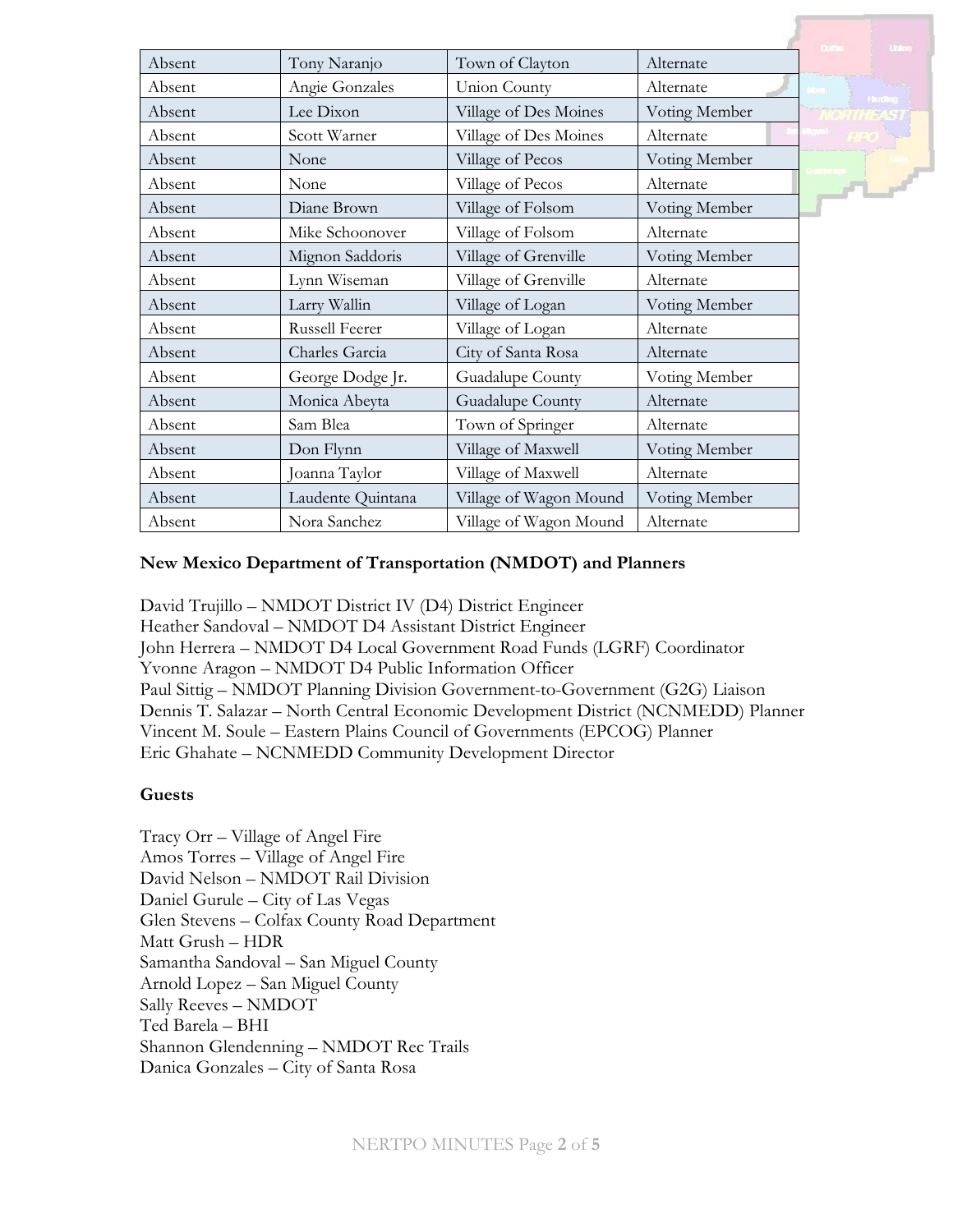#### **I. Call to Order**

The Meeting was called to order at 10:15 AM by Chairman Richard Cordova.

### **II. Pledge of Allegiance/New Mexico State Flag**

The Pledge of Allegiance and the salute to the New Mexico State Flag was led by Vice-Chairman Chuck Howe.

### **III. Welcome**

Chairman Richard Cordova welcomed everyone to the Village of Angel Fire. Vice Chairman Chuck Howe welcomed everyone as well. Individual introductions were conducted by all in attendance.

### **IV. Approval of Agenda**

Motion: Mary Berglund – Village of Eagle Nest Second: Shawn Jeffery – Town of Springer No opposition was voiced. Motion passed.

# **V. Approval of Minutes** (May  $18<sup>th</sup>$ , 2017 – City of Las Vegas)

Motion: Donna Sue Milson – Village of Roy Second: Shawn Jeffery – Town of Springer No opposition was voiced. Motion passed.

## **VI. NMDOT District Four Update/ NMDOT Staff** (Mr. David Trujillo-District Four Engineer and Staff)

David Trujillo gave a presentation in which he explained active projects, completed projects and upcoming projects as well as maintenance accomplishments, employee recognition, best practice program and a memorial to the two NMDOT Employees that passed away last year. Mr. Trujillo also mentioned that there is a National Work-Zone Memorial Travelling Wall, the two NMDOT Employees names are on that wall.

STIP Amendment 9 was presented by Heather Sandoval, NMDOT. John Herrera, NMDOT LGRF Coordinator, stated that FY18 agreements are in the mail. If all documents are not received as stated in the letter, Mr. Herrera cannot move forward with the project. July  $30<sup>th</sup>$  is the deadline for match waivers. Project numbers or control numbers may be acquired by Mr. Herrera after the meeting. Ms. Sandoval stated that July  $30<sup>th</sup>$  is a hard deadline – nothing after that date will be accepted.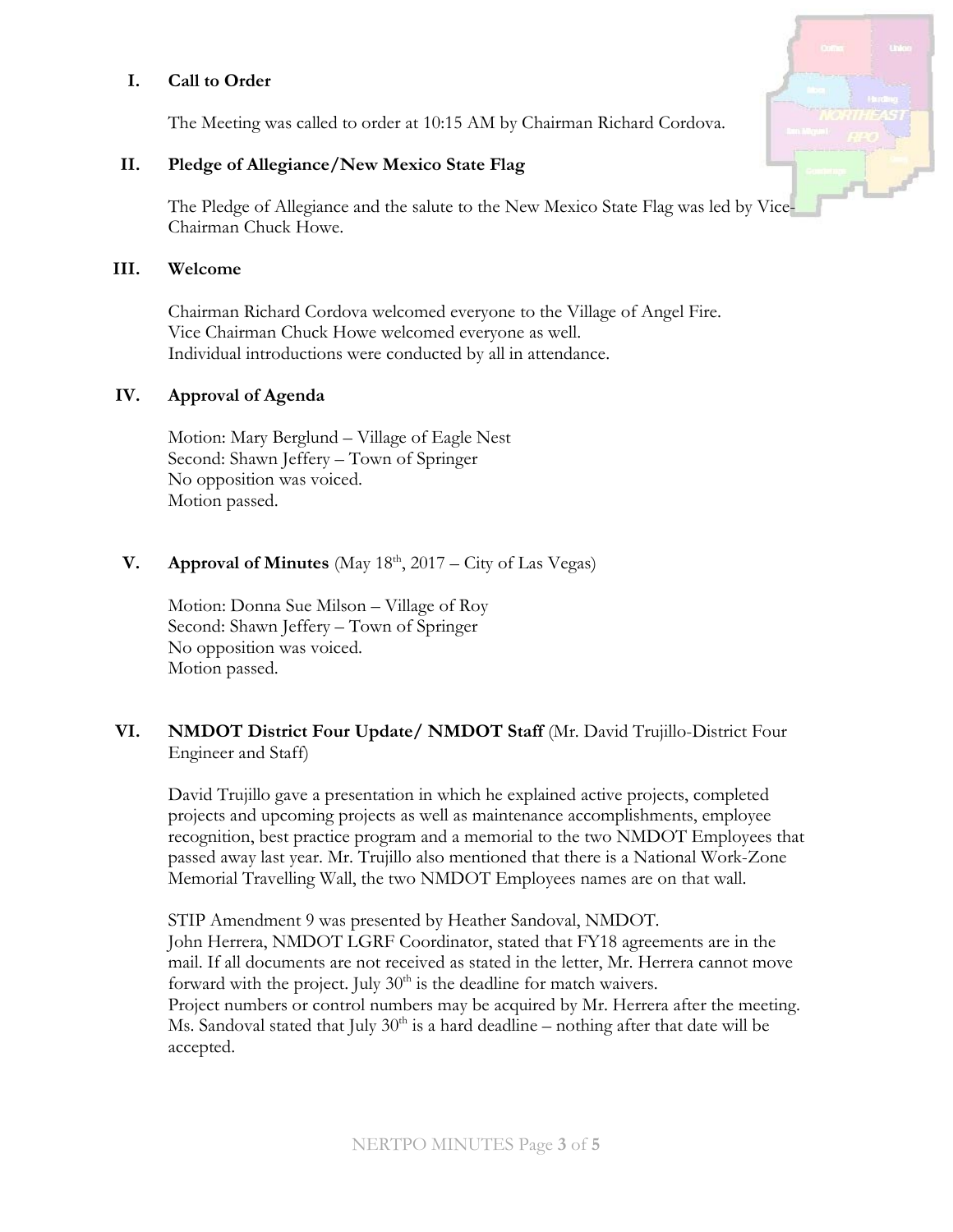

#### **VII. Presentation:** NMDOT – Sally Reeves, ADA Transition Plan

ADA Plan includes the whole program such as buildings and any public access areas. Transition plan should be completed by December 2017. Public input is needed before finalizing plan. ADA Transition Plan will have to be a standalone document from other plans.

### **VIII. Presentation:** NMDOT – David Nelson, New Mexico Rail Plan

Mr. Nelson gave a presentation regarding the purpose of the Rail Plan, reasons to develop it, the contents of the plan, scheduling, process, public involvement, vision plan statement and overall goal. Mr. Nelson also went on as to how the Rail Plan would affect the NERTPO Region. Requests for comments are encouraged as the process for the plan continues to develop.

## **IX. Discussion**: Project Status update (Local Government Members)

No significant update was given.

## **X. Update from the NERTPO Planners/Program Managers** – (Vincent M. Soule and Dennis T. Salazar)

Vincent M. Soule gave a report that ADA/Title-6 need the entire plan by December 2017. The Deadline for Match Waivers is July  $30<sup>th</sup>$ . EPCOG will be holding a workshop on Crisis Management on July  $10<sup>th</sup>$  from 12p-3p, the cost will be \$25 a person. NADO Conference is in Denver from June  $27<sup>th</sup>$  thru June  $30<sup>th</sup>$ . NMML Conference will be in Clovis from August 16<sup>th</sup> thru August 18<sup>th</sup>.

Dennis T. Salazar gave a report stating that there was a TAP-RTP Orientation on June  $21<sup>st</sup>$  at the NCNMEDD Offices. It was also recommended that communities may want to consider applying for RTP in the future.

## **XI. New Business**

### A. **General Comments and Announcements from NERTPO Members and Public**

Angel Fire event was announced for July 3rd.